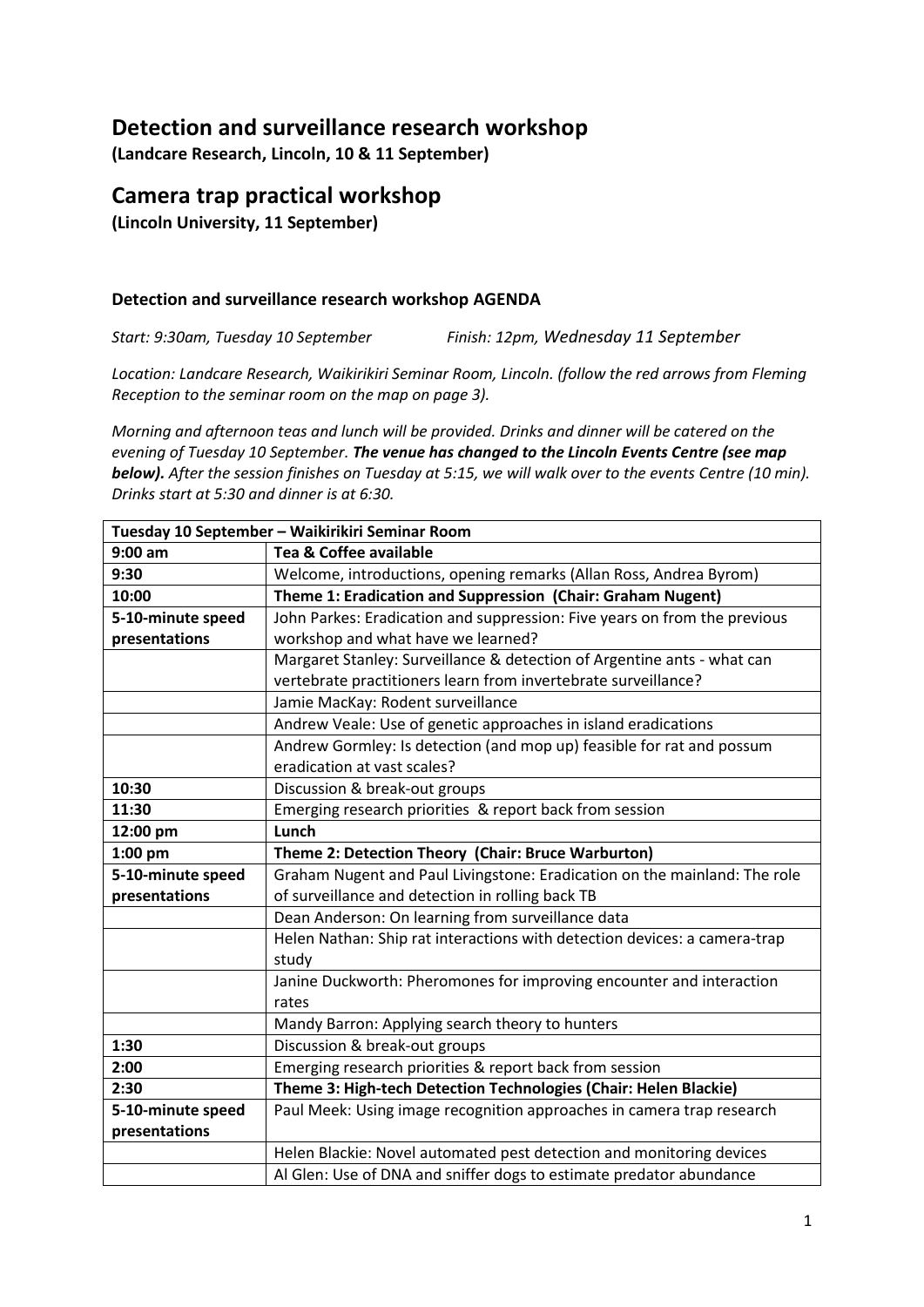|                                                   | James Ross: Individual ID of possums using DNA                               |
|---------------------------------------------------|------------------------------------------------------------------------------|
|                                                   | Tom Sullivan: camera traps and web cams for insects                          |
| 3:00                                              | <b>Afternoon Tea</b>                                                         |
| 3:30                                              | Bruce Warburton: Odour detection: e-noses and bees                           |
|                                                   | Kelvin Barnsdale: Wireless communication for detection and surveillance      |
| 3:45                                              | Discussion & break-out groups                                                |
| 4:45                                              | Emerging research priorities & report back from session                      |
| 5:15                                              | Finish                                                                       |
| 5:30 onwards                                      | Drinks and nibbles, Lincoln Events Centre (see map)                          |
| 6:30 onwards                                      | <b>Dinner, Lincoln Events Centre</b>                                         |
| Wednesday 11 September - Waikirikiri Seminar Room |                                                                              |
| $9:00$ am                                         | Theme 4: Stakeholder Needs and Citizen Science (Chair: Andrea Byrom)         |
| 5-10-minute speed                                 | Roger Pech: Citizen science for monitoring: can we use community data to     |
| presentations                                     | make forecasts for irruptive species?                                        |
|                                                   | Mark Mitchell: Past use and future needs of surveillance cameras in Auckland |
|                                                   | Campbell Leckie: Integrating top predator control into landscape scale       |
|                                                   | possum control programmes                                                    |
|                                                   | Dale Williams: What we know we don't know about dama wallabies               |
|                                                   | Glen Falconer: Surveillance camera use and needs for Greater Wellington      |
|                                                   | Antony Shadbolt: Camera traps for recording presence and use of different    |
|                                                   | habitats by waterfowl in riparian willow woodlands                           |
| 9:45                                              | Discussion & break-out groups                                                |
| 10:00                                             | <b>Morning tea</b>                                                           |
| 10:30                                             | Discussion & break-out groups                                                |
| 11:15                                             | Emerging research priorities & report back from session                      |
| 11:45                                             | Final remarks and wrap-up                                                    |
| 12:00                                             | <b>Finish and lunch</b>                                                      |

### **Camera trap practical workshop AGENDA**

*Start: 1pm, Wednesday 11 September Finish: 5pm, Wednesday 11 September*

*Location: Johnstone Memorial Laboratory, Lincoln University, & office area outside the lab (with indoor option in case of rain)*

*Note: afternoon tea will be organised by Lincoln University*

| Wednesday 11 September - Johnstone Memorial Laboratory |                                                                            |  |
|--------------------------------------------------------|----------------------------------------------------------------------------|--|
| <b>Chair: Elaine Murphy</b>                            |                                                                            |  |
| $1:00$ pm                                              | How Camera Traps work (Paul Meek)                                          |  |
| 2:00                                                   | Move to outdoor area. Break into 4 groups and move to new group after 30   |  |
|                                                        | mins                                                                       |  |
|                                                        | Placement & orientation of cameras (Paul Meek)                             |  |
|                                                        | Small vs. large eg. capturing rats vs. deer (Grant Morriss)                |  |
|                                                        | Filming bird nests: tree, burrow, riverbed (Graeme Elliott & Stu Cockburn) |  |
|                                                        | Population estimates and presence/absence (Al Glen)                        |  |
| 4:00                                                   | Questions that have arisen, research needed, summary of session            |  |
| 5:00                                                   | <b>Finish</b>                                                              |  |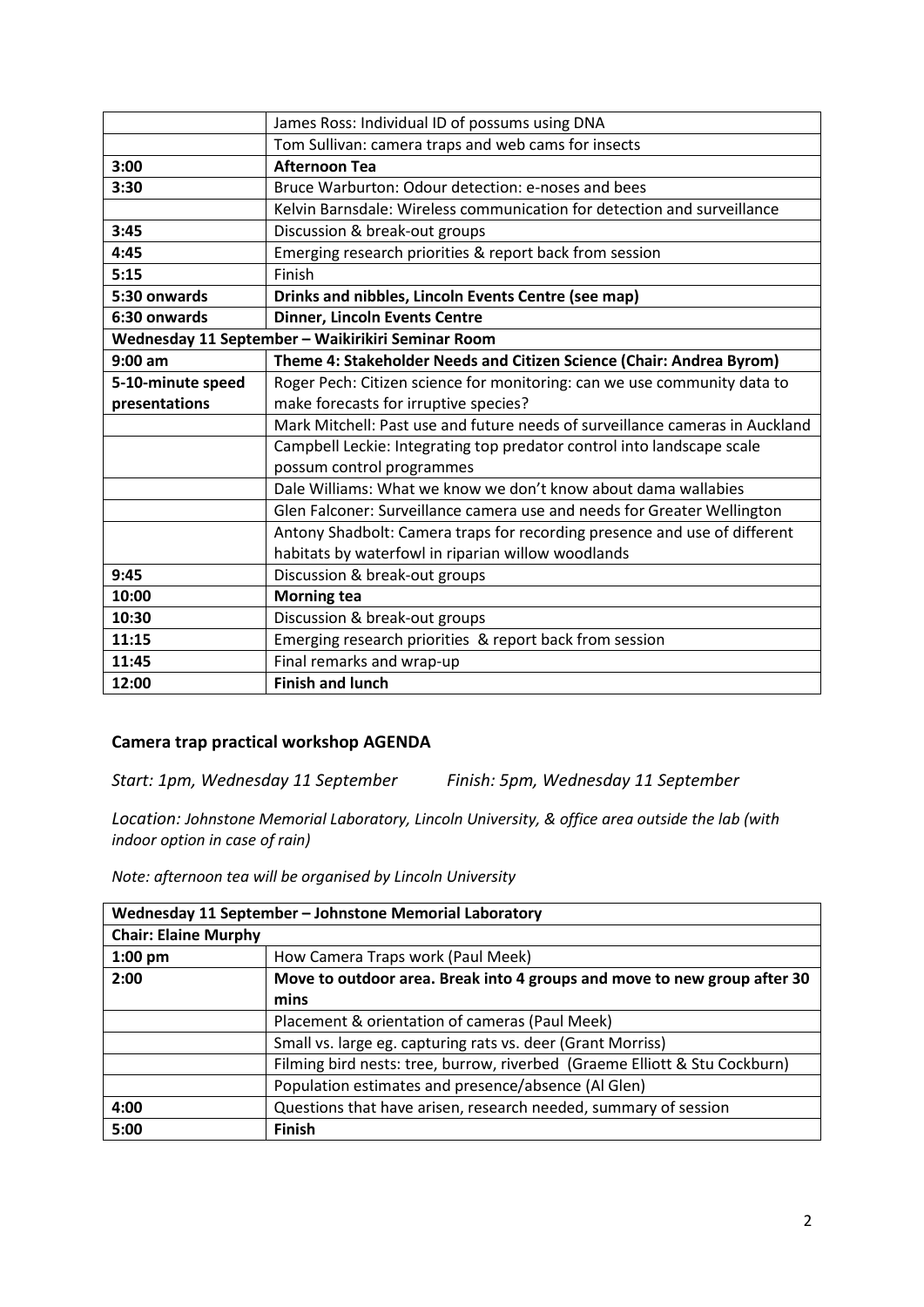# **Handy Maps**

### **Johnstone Memorial Laboratory, Lincoln University:**

For Instructions to the Johnstone Memorial Laboratory (camera trap workshop), talk to a Landcare Research or Lincoln University staff member.

### **Waikirikiri Room, Landcare Research:**